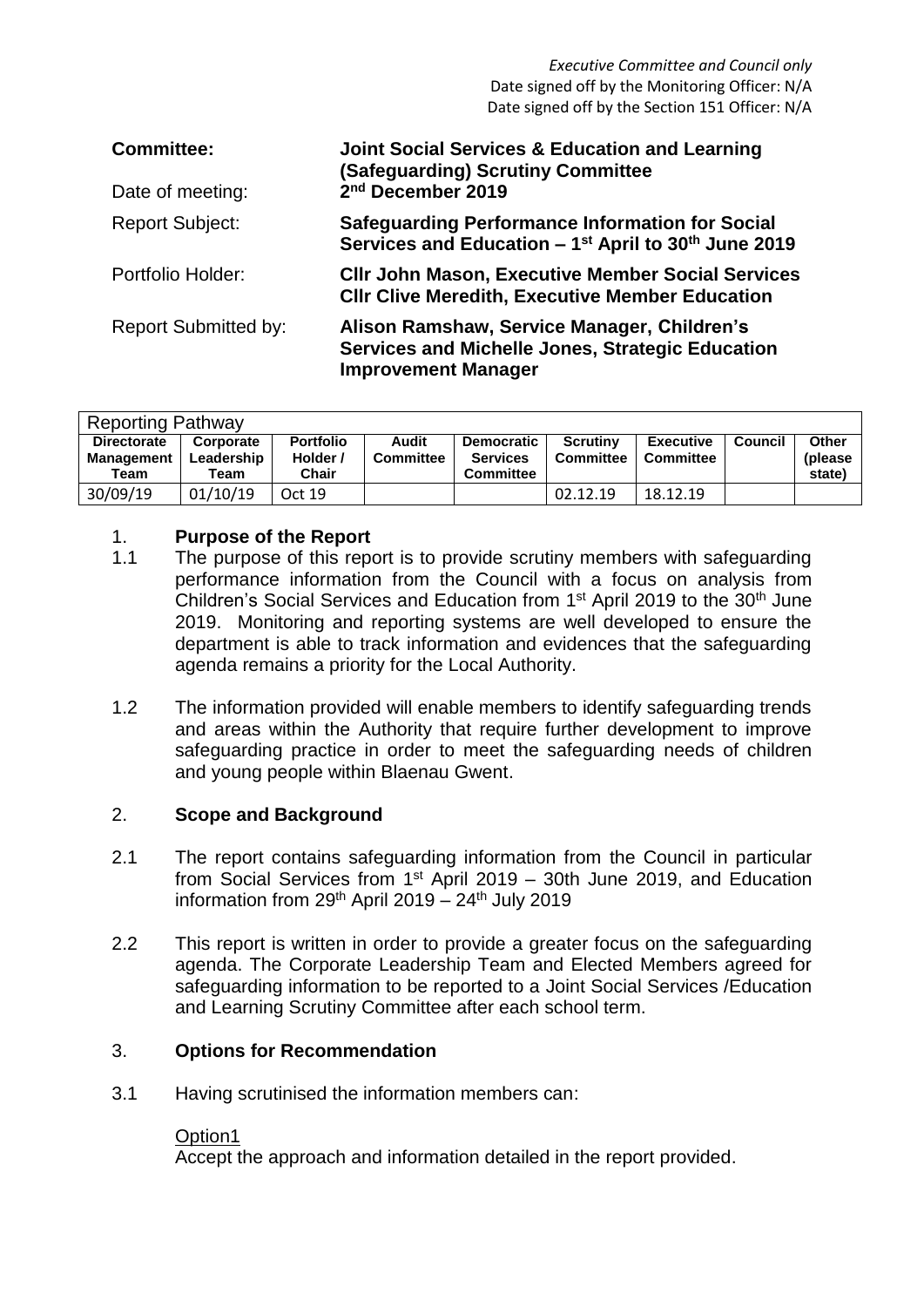# Option 2

Consider the information provided and provide comments on where improvement can be made to the current monitoring processes.

# 4. **Evidence of how does this topic supports the achievement of the Corporate Plan / Statutory Responsibilities / Blaenau Gwent Well-being Plan**

The Safeguarding agenda is considered as part of the Council's Corporate Strategies that includes:

- Corporate Plan;
- Corporate Risk Register;
- Safe Reduction of Children Looked After Strategy.

Social Services work to a number of regional and national safeguarding procedures which can be located on the South East Wales Safeguarding Children's Board website: **http:/sewsc.org.uk**

#### 5. **Implications Against Each Option**

#### 5.1 *Impact on Budget (short and long term impact)*

Q1 has seen a rise in the numbers of children on the child protection register, from 56 in Q4 to 70 in Q1, however whilst this number accounts for the numbers of children on the child protection register, the numbers of families has only risen by 3. (56 children to 33 families in Q4, 70 children to 36 families in Q1). Whilst the numbers of children who have needed to be accommodated has also risen slightly, the numbers of court applications continues to be stable which is having a positive impact on the budget.

The Safeguarding Manager has successfully completed an induction and the Safeguarding Team is now running at full staffing capacity which is also having a positive impact on the safeguarding budget as the department no longer requires the services of independent chairs.

#### 5.2 *Risk including Mitigating Actions*

The Directorate Risk register identifies the highest risks for the Social Services Department. These are monitored as part of the quarterly report of the Director of Social Services.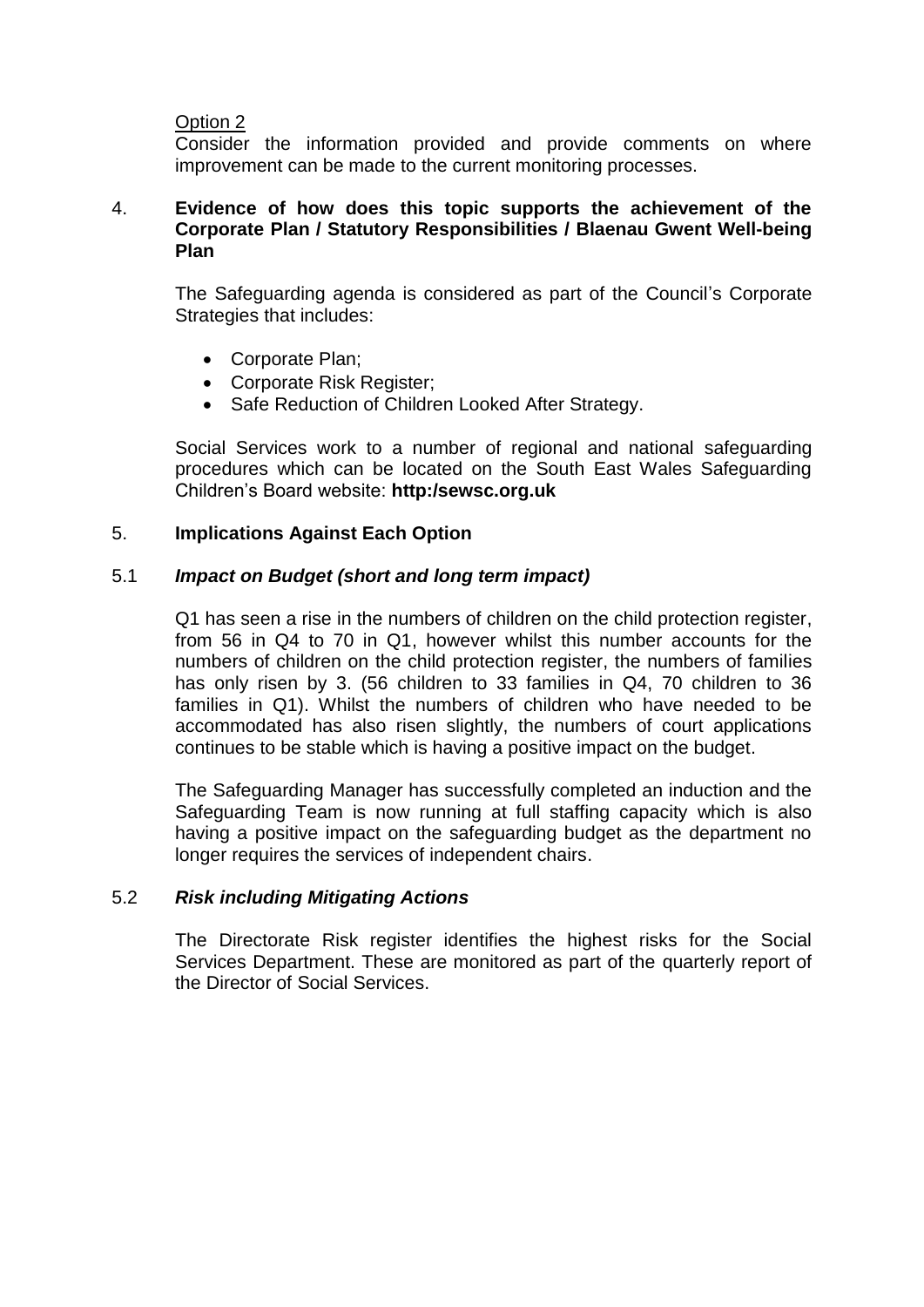#### 6. **Supporting Evidence**

#### 6.1 **Performance Information and Data** (see Appendix 1)

#### 6.2 *Social Services*

#### 6.2.1 **Referrals to Social Services**

**Figure 1:1** Shows the number of referrals made to Social Services from April 2019 – June 2019. The chart demonstrates a slight dip in referrals during Q1 (*1,091*) from Q4 (*1,283*). The drop in referrals may be an indication that the work currently being undertaken with partner agencies regarding thresholds /assessments of risk and the availability of preventative services is having a positive impact on Children's Services.

**Figure 1.2:** Shows the source of the referrals as previous quarters, police remained the highest referring agency (31%) followed by education (17%) closely followed by Health (14%).

**Figure 1.3:** shows the numbers of referrals received into the department on open cases, which were 806. This is a slight increase on Q4's data.

#### 6.2.2 **Youth Services**

**Figure 1.4:** Shows the numbers of youth service referrals during Q1 (18) this figure shows that double the amount of referrals were received in this quarter compared to that of Q4 (9).

The youth service is an active partner on the Space Wellbeing Panel, they sit on the Steering Group as part of the Families First model and they actively participate in the South East Wales Safeguarding Local Network meetings. Multi agency working and close partnership arrangements with the youth service ensure that safeguarding is prioritised.

# 6.2.3 **Child Protection**

**Figure 2.1:** Gives the number of children (and families) on the child protection register (CPR). The summary of registrations and deregistration is given in figure 2.2. The total of 70 children to 36 families in Q1 evidences a slight rise in numbers however this number is following an overall trend as the numbers in previous quarters demonstrate consistency (see below):

74 in Q1 77 in Q2 75 in Q3 56 in Q4 70 in Q1 (2019)

**Figure 2.3:** shows the categories of abuse, it is usual to see neglect and emotional abuse being the largest form of categorisation within Blaenau Gwent and Q1 shows no exception to this trend.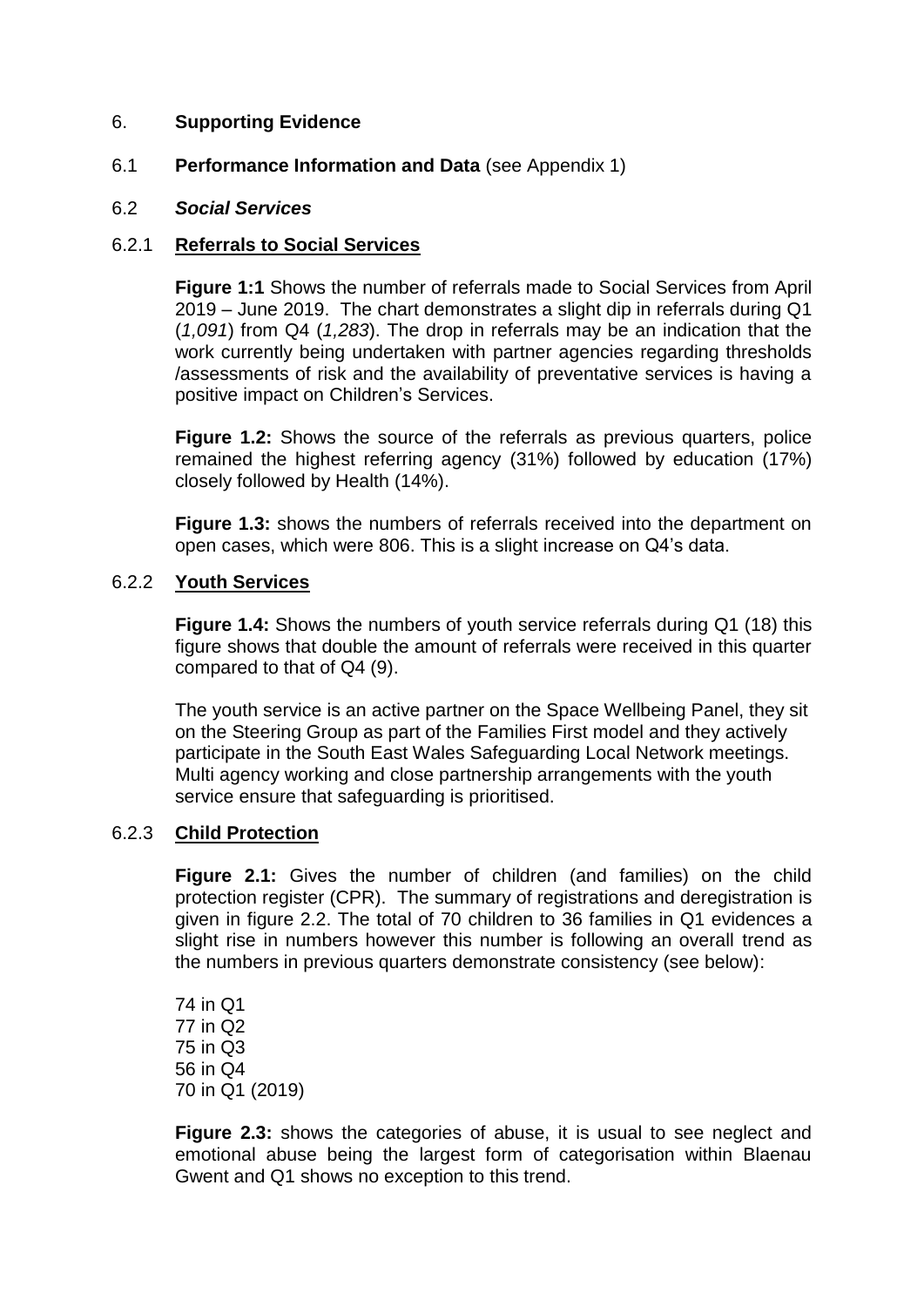The age profile and gender of the children on the CPR is shown in **Figure 2.4:** The graph shows that there is no difference regarding the numbers, with an equal split (35 females/35 males) with boys and girls aged  $5 - 9$  years being the slightly largest cohort. However the difference in boys to girls is minimal across the age ranges.

The average time a child is on the CPR is shown in **Figure 2.5.** The Social Services Senior Management Team review all those children on the CPR for 12 months or longer on a regular basis to ensure plans are appropriate and there is no drift.

**Figure 2.6:** gives the breakdown on both initial and review conferences. They show the numbers of conferences held the number of families involved and the outcomes in terms of registered or not.

The numbers of initial conferences increased during Q1 (30) with 26 children being registered (16 families) and 14 children were registered (1 at birth) 3 not registered.

36 review conferences were held, 19 children continued registration and 17 children who ceased registration.

**Figure 2.7:** shows the number of initial conferences held within timescales (15 working days). There has been consistent practice in this area throughout the 12 month reporting period, with 100% of conferences held within timescales.

**Figure 2.8:** relates to review conferences and the graph shows 100% performance which is excellent.

# 6.3 **Education Information**

# 6.3.1 **Overview**

Blaenau Gwent Council and Education Directorate is committed to ensuring that Safeguarding in Education processes are robust, fit for purpose and are being consistently applied. Through this report Scrutiny Members are provided with greater clarity on the extensive work that is undertaken in ensuring that safeguarding arrangements give no cause for concern and fulfil the requirements as set out in the Estyn framework for Local Government Education Services (LGS), and as such the structure of this report is kept under review.

# 6.3.2 **Bullying Incidents and Restrictive Physical Interventions (RPI)**

There have been processes developed between Education and the Youth Offending Service to tackle anti-social behaviour in schools and a draft policy is in the process of being adopted to look at parenting contracts and parents.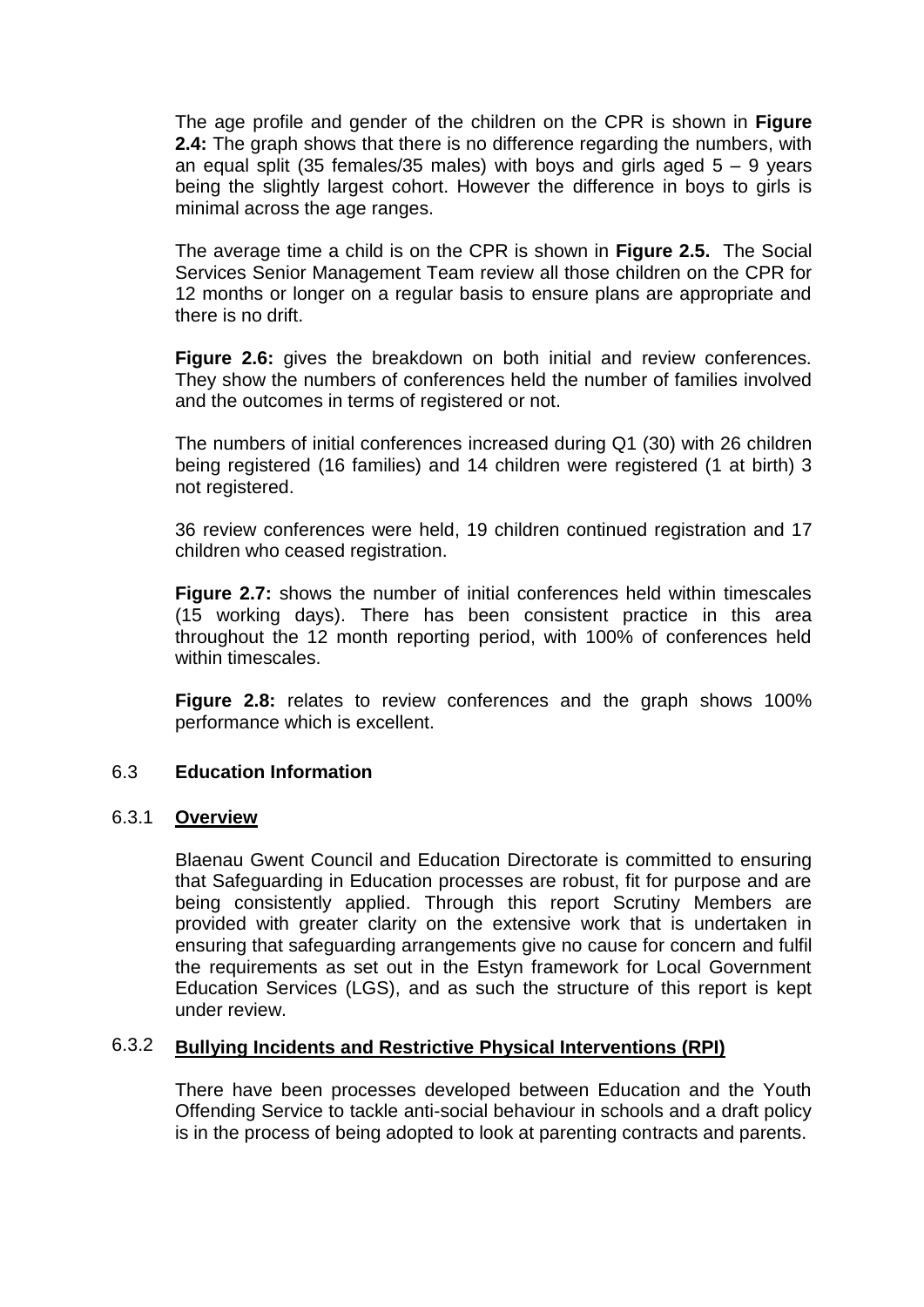# 6.3.3 **Numbers of restrictive physical interventions**

Systems are in place within the Local Authority to gather incidents when Restrictive Physical Interventions *(Figure 4.1)* are used in school to manage pupils' behaviour. Following each incident the school is required to record the incident in a Bound and Numbered book and complete an incident form. The incident form is sent to the Local Authority Education Directorate where it is recorded on a central recording system.

**Figure 4.1:** number of RPIs used in school during the summer term.

In the last report, it was noted that not all schools had submitted their information for the previous period. This information has now been submitted and shows the numbers of RPIs as follows: Autumn term – 82 Spring term – 45 Summer term - 34

From the data, it can be seen that the number of RPIs has decreased as the school year has progressed.

Regular monitoring of incident forms is undertaken by the Safeguarding in Education Manager to ensure the use of physical intervention is appropriate. A small group of pupils account for a large number of the incidents. There has been an increase in the level of complexity which is a contributory factor in terms of RPI. Whilst the figures have reduced as the year has progressed, a focus is needed to this area to ensure any learning is gained and applied.

#### 6.3.4 **Numbers of bullying incidents reported which have led to exclusions**

Bullying has been identified by children and young people as a significant issue they face. An anti-bullying strategy has been developed by the Education Department.

**Figure 4.2** shows that between April and June there was one exclusion from school where bullying was recorded as the primary reason for the exclusion. This is an increase on the same period last year when there were no recorded incidents. There were two further exclusions where bullying was recorded as a third reason for the exclusion. This is a decrease on the previous period where there were 3 such recorded instances.

It should be noted that due to the small numbers recorded we need to be cautious about drawing trend conclusions.

#### 6.3.5 **Quality Assurance Visits**

The Education Directorate has developed a quality assurance process across Local Government Education settings (LGES) which has been in place since September 2017. As such, quality assurance visits to Local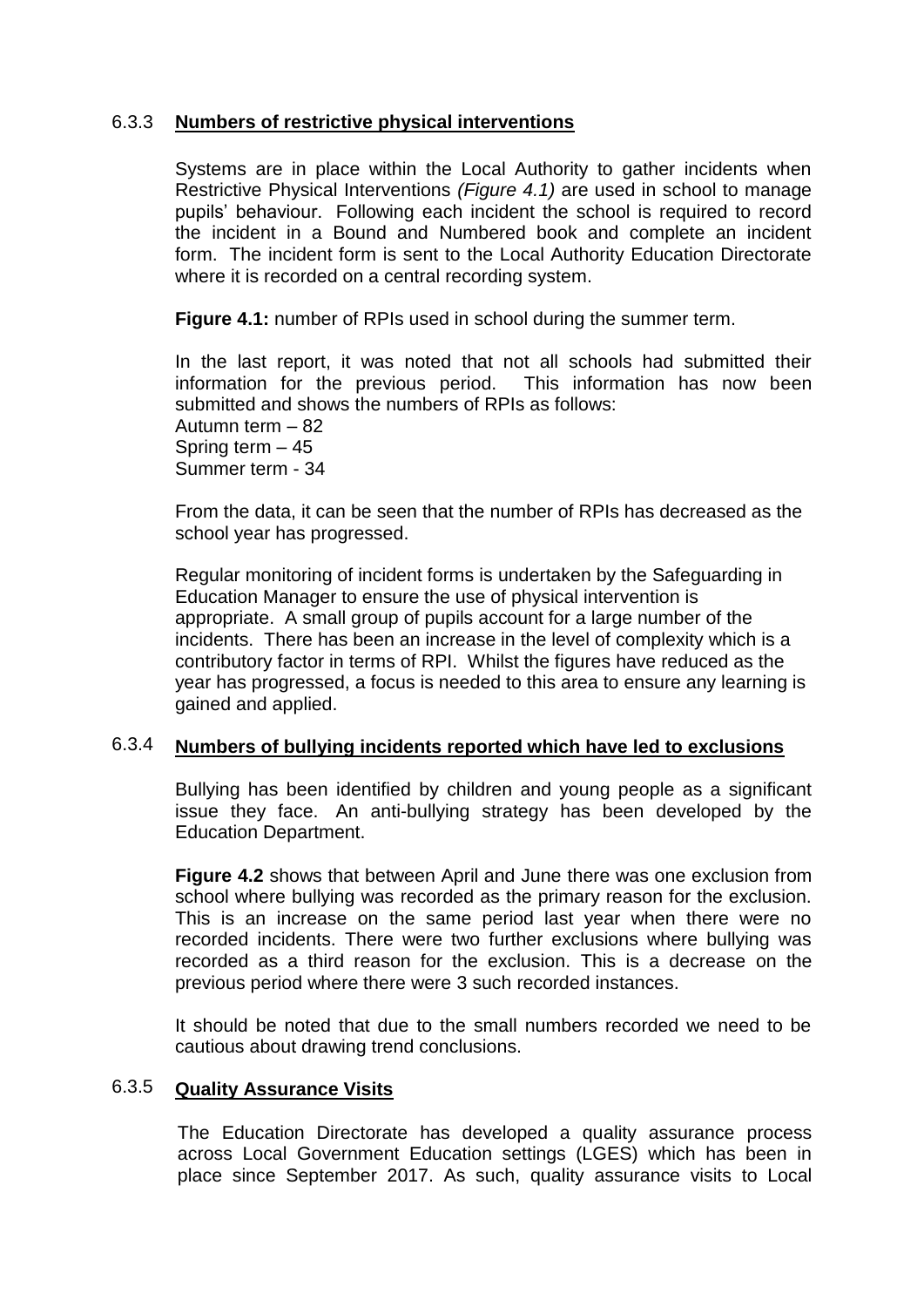Government Education Settings (LGSES) include pupil and staff voice through pupil and staff discussions, scrutiny of training, policy, safe recruitment practice, and record-keeping of concerns. A "dip test of activity" Activity is undertaken by the Safeguarding in Education Manager to test the robustness of the safeguarding systems and to ascertain a level of assurance. Over a two year time period, this process has been applied to Schools, Early Years settings, the Youth Service, Leisure Trust, Home to School Transport, Catering and Organisational Development.

**Figure 4.3**: Since the Quality Assurance protocol was introduced in 2017, 20 visits out of a possible 30 (67%) have been completed under this process (Figure 4.3). There have been no significant safeguarding issues identified and visits have provided reassurance that appropriate safeguarding arrangements are in place in schools and other education services. This protocol has been updated for the next two years and is cognisant of emerging learning.

#### 6.3.6 **Estyn Judgements**

Scrutiny members will be aware of the Estyn framework for schools which changed in 2017 and that Inspection area 4 covers the safeguarding element. In arriving at a judgement for this Inspection area within 4.3 Inspectors will consider whether the schools safeguarding arrangements are effective and give no cause for concerns. In coming to a judgment Inspectors will consider a multitude of evidence such as:

- whether the schools safeguarding arrangements protect all children
- the arrangements for the safe recruitment of staff and volunteers
- how well the school promotes safe practices and a culture of safety
- whether the school complies with statutory quidance in discharging its safeguarding functions
- the arrangements of the management of bullying, harassment and discrimination reporting of physical interventions
- how well the school keeps pupil safe from radicalisation
- arrangements for the provision of pupils educated off site and;
- The health and safety of the school buildings and site.

**Figure 4.4:** provides an overview of the Estyn judgements for schools inspected under the new arrangements from September 2017 up until July 2019. During quarter 2 there were no full Estyn inspections carried out and as a result the data remains unchanged to the previous quarter 1 report.

#### 6.3.7 **Operation Encompass**

**Figure 4.5:** shows the number of domestic abuse incidents reported during the period 29<sup>th</sup> April to 19<sup>th</sup> July 2019. During the period there were 141 occurrences involving 245 children. When further analysed it is noted that the majority of the children (157 63%) affected are of primary school age.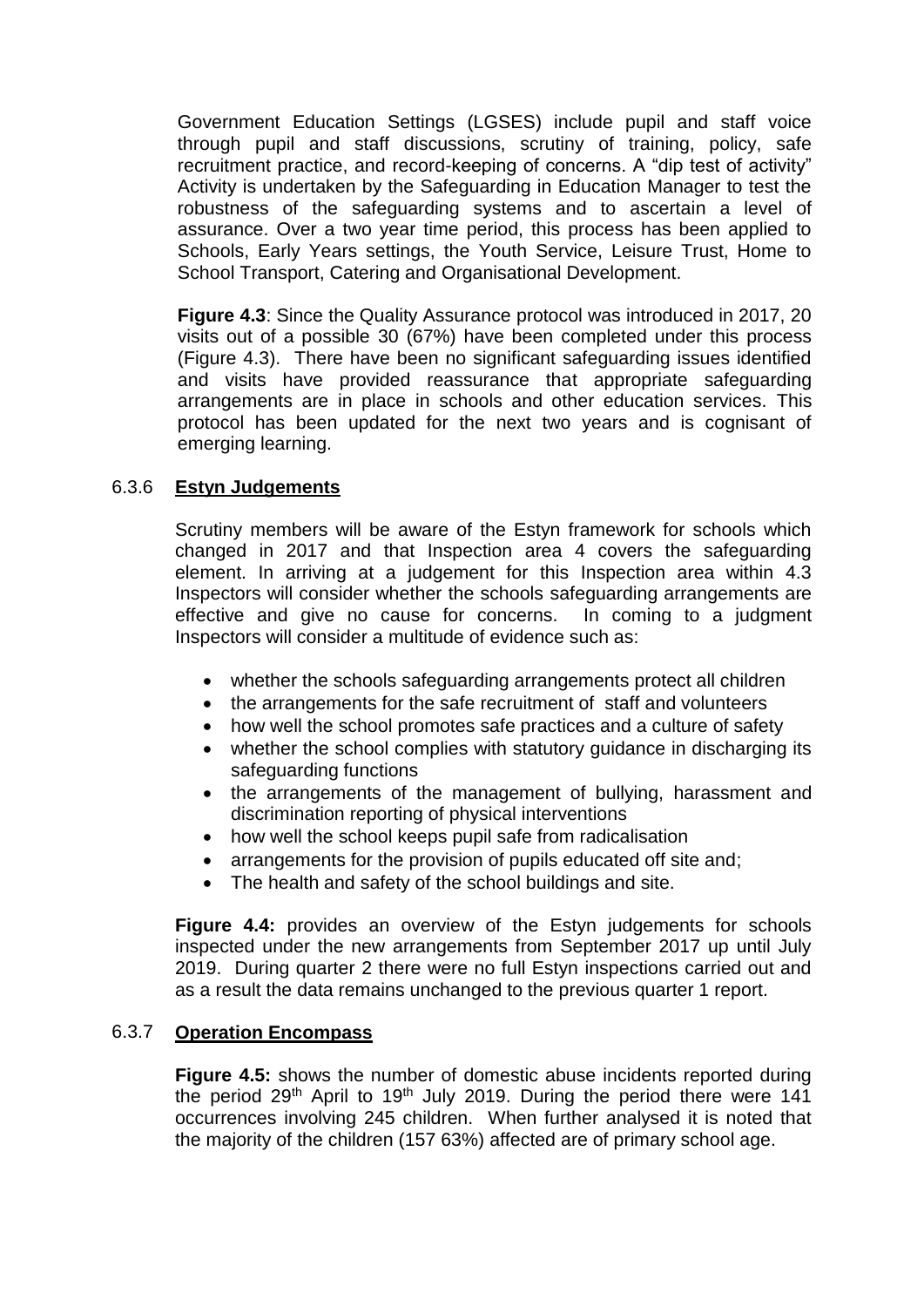On an individual pupil level :

- 2 children had 6 reported incidents during the period
- 5 children had 4 reported incidents during the period
- 6 children had 3 reported incidents during the period
- 27 children had 2 reported incidents during the period
- Of the cases reported during the period:
	- No cases were high risk
	- 54 cases were medium risk
	- 191 cases were standard risk

Risk is assessed on a case by case basis by a professional against a risk tool known as the Dash checklist. The purpose of the Dash risk checklist provides a consistent and simple tool for practitioners who work with adult victims of domestic abuse in order to help them identify those who are at high risk of harm and whose cases should be referred to a Marac meeting in order to manage their risk.

# 6.3.8 **Compliance Reporting**

The Police compliance target for recording the school name on the PPN is 90%. However, at the end of the Q2 period the compliance rating although still below target had improved from 55% to 72.7%.

 Members will be aware that this initiative is a pilot and the evaluation of this is still ongoing at this stage. A member briefing session has also been arranged for later this term.

# 6.3.9 **Elected Home Educated (EHE):**

Elective home education (EHE) is when parents decide to provide home based education for their child rather than sending them to school. Home educated children are therefore not registered at mainstream or special schools.

**Figure 4.6:** The total number of children electively home educated as of 31<sup>st</sup> July 2019 was 88. At the same point in 2018 the number was 80.

**Figure 4.7:** sets out the number of secondary age pupils who have become EHE or who have returned to school from being EHE during the Autumn Spring and Summer term. This is a decrease of 8 pupils coming out of school when compared to the data for last year.

**Figure 4.8:** sets out the number of additional pupils who have become EHE or who have returned to school from being EHE during the Autumn, Spring and summer term. Again this is a downward trend with the numbers lower than last year.

**Figure 4.9:** provides a breakdown by year group of EHE pupils. The numbers of pupils in KS4 is the highest which is similar to the pattern across **Wales**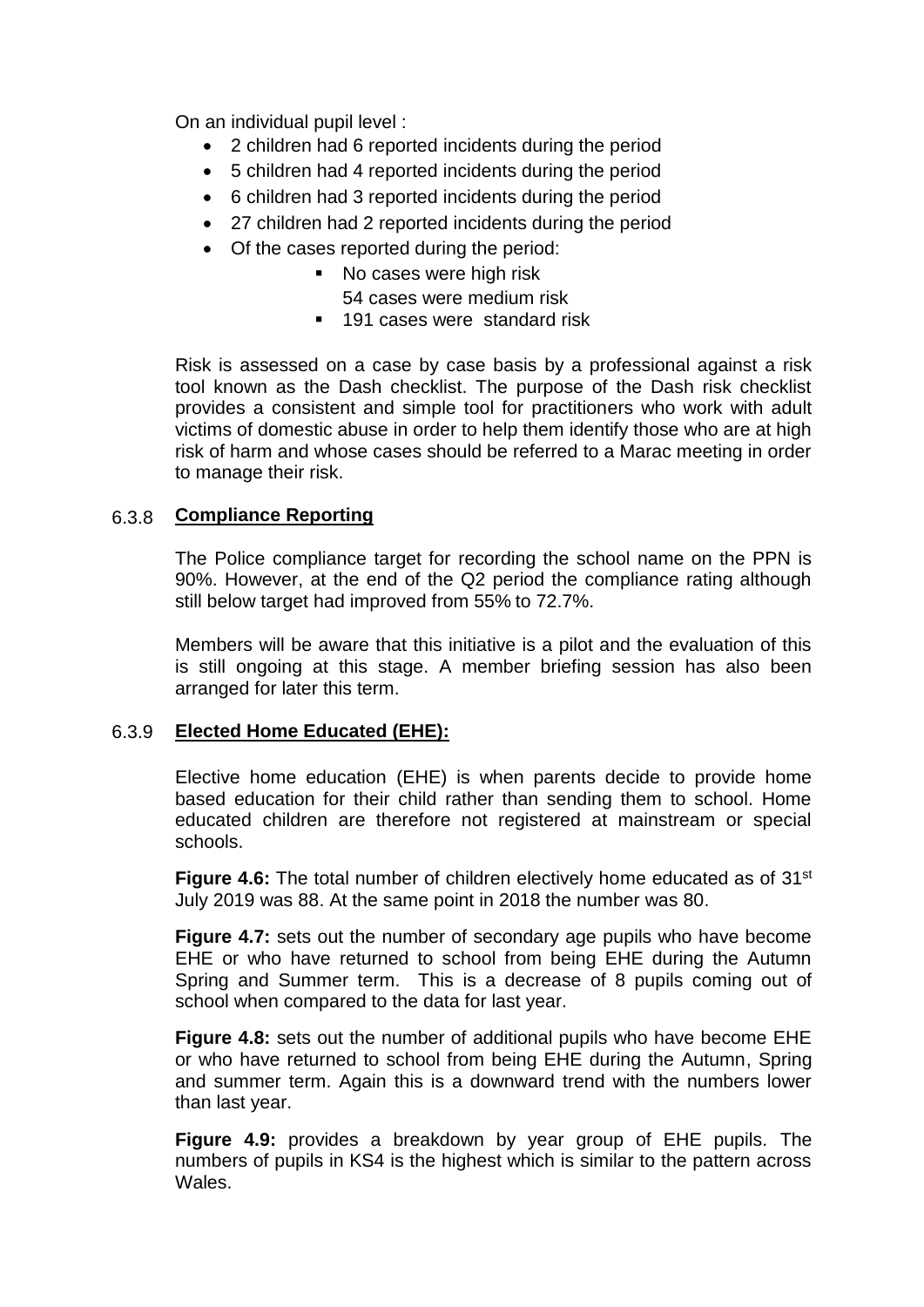Members should note that there are appropriate processes in place to monitor elective home education with formal visits held to check on the suitability of education. However, whilst the number of EHE pupils overall has seen a small increase the work carried out in the last academic year has ensured the rate of rise has been positively impacted.

### 7.1 **Expected outcome for the public**

Those children who are assessed to be at risk of harm are protected and safeguarded, and that the Local Authority adheres to legislation regarding statutory intervention.

#### 7.2 **Involvement (consultation, engagement, participation)**

The development of the Corporate Safeguarding Policy and the Departmental Safeguarding Leads meetings which are due to be reconvened help ensure all departments within the Authority are aware of their responsibilities for safeguarding and are kept undated with any emerging issues or trends within safeguarding.

Termly meetings also take place with the Safeguarding Leads from all the schools and monthly meetings take place between the safeguarding team and lead education staff.

The SEWSCB local Safeguarding Network group also reviews the safeguarding information to ensure all partner agencies are as fully aware as possible.

# 7.3 **Thinking for the Long term (forward planning)**

The Annual Council Reporting Framework (ACRF) enables Social Services to plan for the future as spend, risk and performance is continuously reported on and provides a baseline of where the Council is currently and where it needs to be in the future.

#### 7.4 **Preventative focus**

The work undertaken by the Social Services Directorate looks to promote a preventative approach to practice through early identification and intervention. Having a proactive rather than reactive approach to service planning can also help with planning resources.

Providing this report and the level of detailed safeguarding information to Scrutiny Committee enables members to ensure risks are identified and acted on.

#### 7.5 **Collaboration / partnership working**

The South East Wales Safeguarding Children's Board and its sub groups ensure a multi-agency collaborative approach to safeguarding. Blaenau Gwent fully participates in the Children's and Adults Safeguarding Boards.

Additionally the Corporate Safeguarding Policy ensures each department has safeguarding leads and these meet together on a quarterly basis looking at safeguarding across the whole Authority. The Leisure Trust lead also